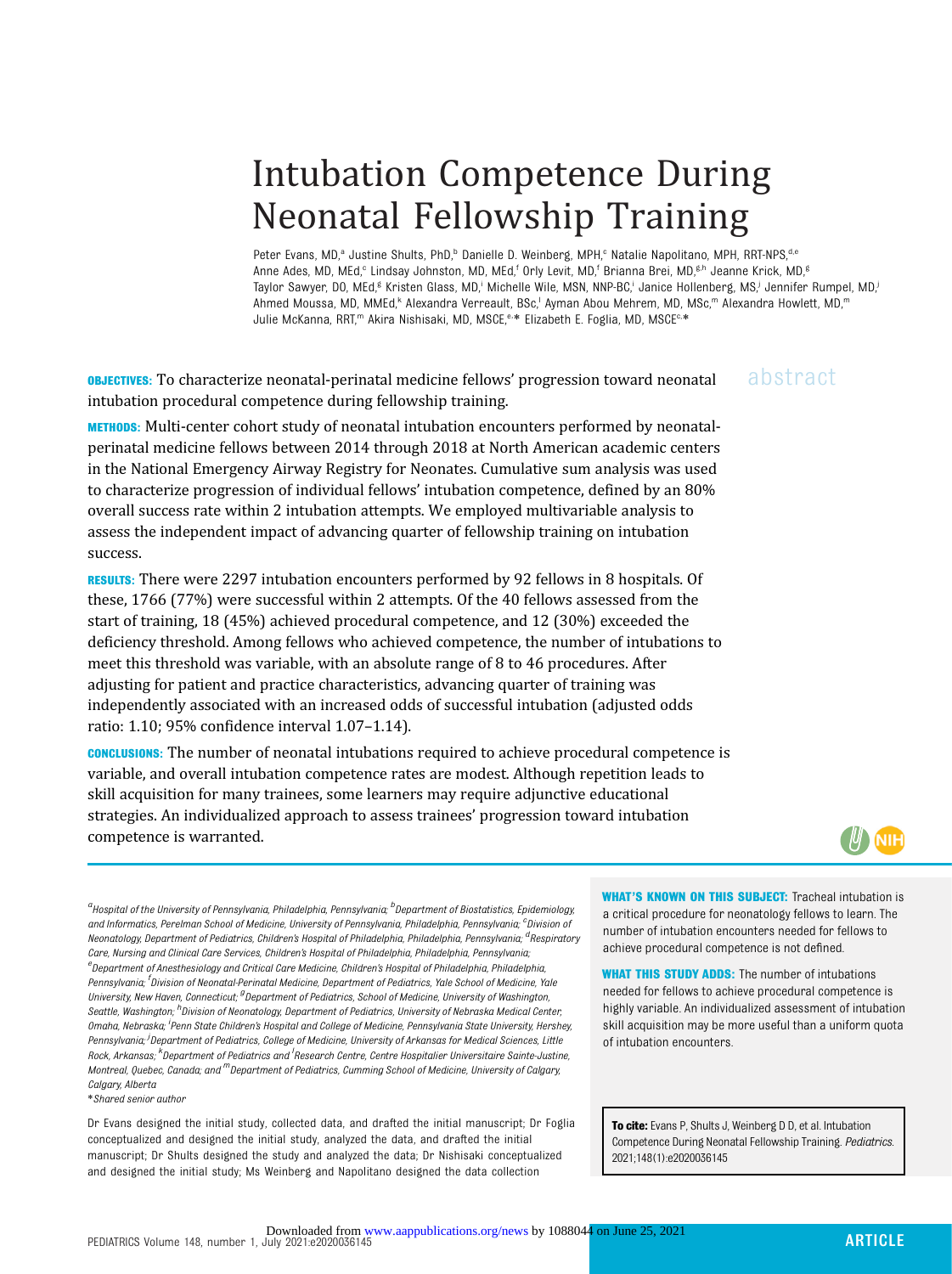Tracheal intubation is a fundamental life-saving procedure for critically ill newborns.<sup>[1](#page-6-0)-[3](#page-6-0)</sup> Because of changes in clinical neonatal practice, neonatal intubation is performed less frequently than in previous eras. $4-6$  $4-6$  Although neonatal training programs must ensure learners have adequate opportunities to acquire this skill, little is known regarding how much exposure is needed for trainees to obtain procedural competence.

Previous observational studies demonstrated increasing intubation success rates with trainee advancement from residency to fellowship in both the NICU and pediatric critical care medicine settings.<sup> $7-11$  $7-11$  $7-11$ </sup> However, training was characterized either by overall role (ie, resident versus fellow) or year of training. In addition, in these studies, researchers did not evaluate individual progression toward competence throughout training. In disciplines such as anesthesiology, pediatric critical care, and emergency medicine, between 26 and 75 intubations attempts are necessary to achieve intubation proficiency.[12](#page-7-0)–[15](#page-7-0) The number of intubations needed to develop procedural competence has not been defined for neonatal-perinatal medicine (NPM) fellows.

Our primary objective was to define the number of intubation encounters necessary for individual NPM fellows to achieve procedural competence. In addition, we sought to assess the impact of training duration on NPM fellows' intubation competence using a more granular exposure of the quarter of fellowship training. We hypothesized that NPM fellows' intubation procedural success rates would improve as training progressed and the number of attempts to develop procedural competence would vary from individual to individual.

## **METHODS**

# Study Design and Participants

This was a retrospective cohort study by using prospectively gathered data in the multicenter National Emergency Airway Registry for Neonates (NEAR4NEOS). NEAR4NEOS is an international neonatal airway registry that has been previously described.<sup>16-[18](#page-7-0)</sup> Participating sites collect and contribute data for all neonatal intubations performed in the NICU or delivery room (DR), including patient, provider, and practice characteristics as well as outcome data, using standardized operational definitions.

We included intubations from October 2014 through December 2018 performed at eligible NEAR4NEOS North American academic centers. The study start time corresponded to the inception of the NEAR4NEOS database. Eligible US and Canadian sites were defined as centers where at least 90% of fellows' intubation attempts were captured in the NEAR4NEOS database and a direct method of linking each intubation encounter to a specific neonatology fellow existed. All intubations with any fellow participation as an airway provider within the intubation encounter were included, regardless of whether the fellow was the first airway provider or not. Intubations in both the NICU and DR were included. Tracheal tube exchanges were excluded from this study, because tube exchange with ongoing ventilation through the existing endotracheal tube during the procedure represents a different skillset from endotracheal intubation without an endotracheal tube in place. At all sites, the NEAR4NEOS registry was granted institutional review board approval or was designated as quality improvement exempt from institutional review board oversight.

## Definitions and Outcome Measures

On the basis of NEAR4NEOS operational definitions, an

intubation encounter is defined as one sequence of completed advanced airway management, which can include multiple intubation attempts. An attempt is defined as a single advanced airway maneuver starting with the insertion of an airway device into the patient's mouth or nose.

We ascertained the start date of fellowship training for all included fellows. For this analysis, the exposure of interest was fellowship training experience, which we defined in 2 ways: sequential intubation encounters (for the cumulative sum [CUSUM] analysis), and the quarter of fellowship training (for the aggregate analysis).

# Individual CUSUM Analysis

The exposure was defined as the sequential encounter count, starting from each individual's first intubation encounter during the fellowship. Only fellows with intubation data captured from the start of their fellowship training were included in this analysis.

# Aggregate Analysis

The exposure of interest was the quarter of fellowship training. We calculated the quarter of the fellowship at the time of intubation using the start date of training and date of the intubation encounter. All fellow intubation encounters during the study period were included in this analysis.

The primary outcome for both analyses was intubation success confirmed by chest rise, auscultation, second independent laryngoscopy, carbon dioxide detection, and/or chest radiography, as previously described.[16](#page-7-0) We defined success from the perspective of the individual fellow as a successful intubation within 2 attempts performed by that fellow. Of note, if a fellow had 1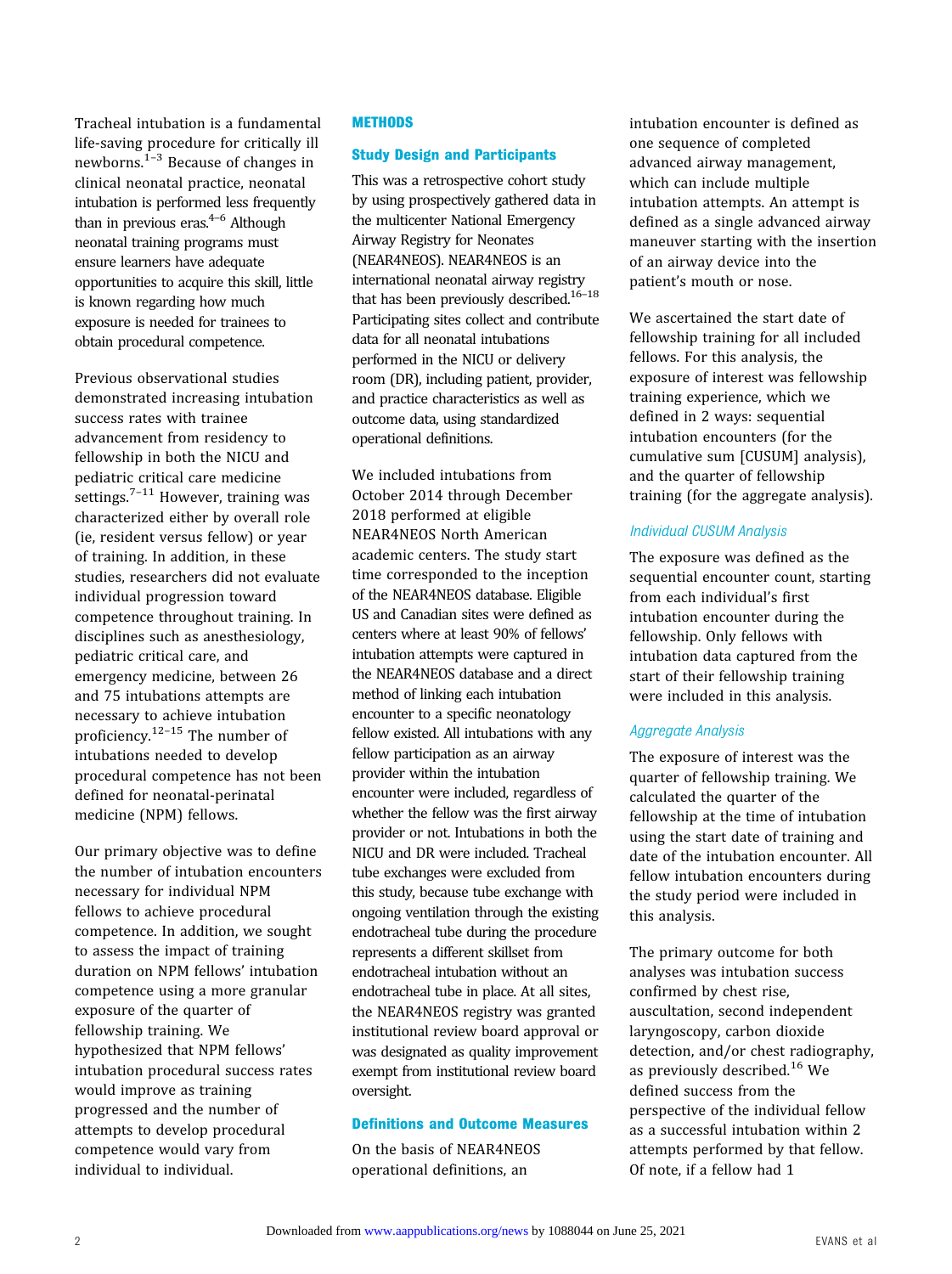unsuccessful attempt and the subsequent attempt was performed by a new provider, this was classified as a failure. If  $>1$  fellow participated in the encounter, each fellow was assessed separately on the basis of these definitions.

## Statistical Analysis

Using Stata 16.1 (Stata Corp, College Station, TX), we compared baseline provider, patient, and practice characteristics between successful and unsuccessful intubations with standard bivariate tests (Wilcoxon rank and  $\chi^2$ ). Intubation success rates by fellowship training quarter were calculated as the percentage of successful intubations per quarter, with 95% confidence intervals computed by using the binomial distribution.

## CUSUM Analysis

CUSUM calculations were performed to assess individual performance. CUSUM evaluation requires specifying acceptable (p0) and unacceptable (p1) intubation rates as well as the probability of type I (α) and II ( $β$ ) error. The acceptable failure rate was set at 20% for successful intubation within 2 attempts (corresponding to 80% success), whereas the unacceptable failure rate was set at 40%. The probability of type I  $(\alpha)$  and II  $(\beta)$ error was set at .1. There is no uniformly accepted definition for neonatal intubation competence. We selected an 80% success rate because this is consistent with previous definitions used in neonatal studies $8,9$  and comparable with that of observational studies reporting intubation success rates of 72% to 88% for attending neonatologists.[7](#page-6-0),[11,16](#page-7-0) In a post hoc sensitivity analysis, we assessed different definitions of success, using a less stringent acceptable failure rate of 30% (corresponding to 70% success) and more stringent acceptable failure rate of 10%

(corresponding to 90% success). In each sensitivity analysis, we set the unacceptable failure rate as twice the acceptable failure rate, as in the primary CUSUM analysis.

The formula used for the CUSUM calculation was similar to those used in studies by Ishizuka et  $al^{13}$  $al^{13}$  $al^{13}$ and Komatsu et al.<sup>[19](#page-7-0)</sup> From the values of p0, p1,  $\alpha$ , and  $\beta$ , the variable s is calculated. Individual fellow charts began at 0; for each success, s was subtracted from the previous CUSUM value, and, for each failure, the amount  $1$ -s was added. A negative trend demonstrates progression toward competence. This is achieved when the line crosses the lower decision limit (h0), which corresponds to p0, indicating the true failure rate does not differ significantly from an acceptable failure rate. Similarly, a positive trend demonstrates progression away from proficiency. If the upper decision limit (h1) is crossed, the true failure rate is significantly greater than the acceptable failure rate (ie, deficiency is reached).

# Aggregate Analysis

For all fellow intubations, we assessed the impact of fellow experience on intubation success within 2 attempts with a mixed effects logistic model using the independent variable of the quarter of fellowship training (from 1 to 12). The model included a random intercept for individual fellows and fixed effect for the hospital. The model included the following a priori characteristics that have been associated with success during neonatal intubation: paralytic premedication use, use of video laryngoscopy, and patient weight at the time of intubation.<sup>[1](#page-6-0),[16](#page-7-0),[18](#page-7-0),[20](#page-7-0)</sup> A P value <.05 was considered statistically significant.

### RESULTS

During the study period, a total of 92 fellows participated in 2297 tracheal intubation encounters in 8 hospitals representing 6 fellowship training programs [\(Table 1](#page-3-0)). Across these, 1766 of 2297 (77%) intubation encounters were successful within 2 attempts. Fellow characteristics and factors associated with intubation success are described in [Table 2.](#page-3-0)

We included 40 fellows from 4 US training programs in the CUSUM analysis. Of these, 18 (45%) fellows achieved procedural competence during the period assessed, and 12 (30%) met the failure threshold ([Fig 1](#page-4-0)). Among fellows who achieved competence, the median number of intubations to meet this threshold was variable, with a median of 18 (interquartile range [IQR] 15–25) and absolute range of 8 to 46 intubations. The median number of intubations to cross the deficiency threshold was 7 (IQR 5–14), with some fellows remaining deficient despite exposure to 50 intubation encounters ([Supplemental Table 4](https://pediatrics.aappublications.org/lookup/suppl/doi:10.1542/peds.2020-036145/-/DCSupplemental/)). Each program had at least 1 fellow who met the deficiency criteria.

The remaining 10 fellows did not cross the success or failure thresholds during the period assessed. These fellows may not have performed a sufficient number of intubations to reach competence during the study period. The study period did not encompass all years of fellowship training in some cases, but other trainees remained undifferentiated at the completion of fellowship training [\(Supplemental Table 4](https://pediatrics.aappublications.org/lookup/suppl/doi:10.1542/peds.2020-036145/-/DCSupplemental/)).

We performed post hoc sensitivity analyses using variable definitions for competence. None of the fellows achieved procedural competency, defined more stringently as 90% success within 2 attempts. There were 29 of 40 (73%) of fellows who reached competence by using a less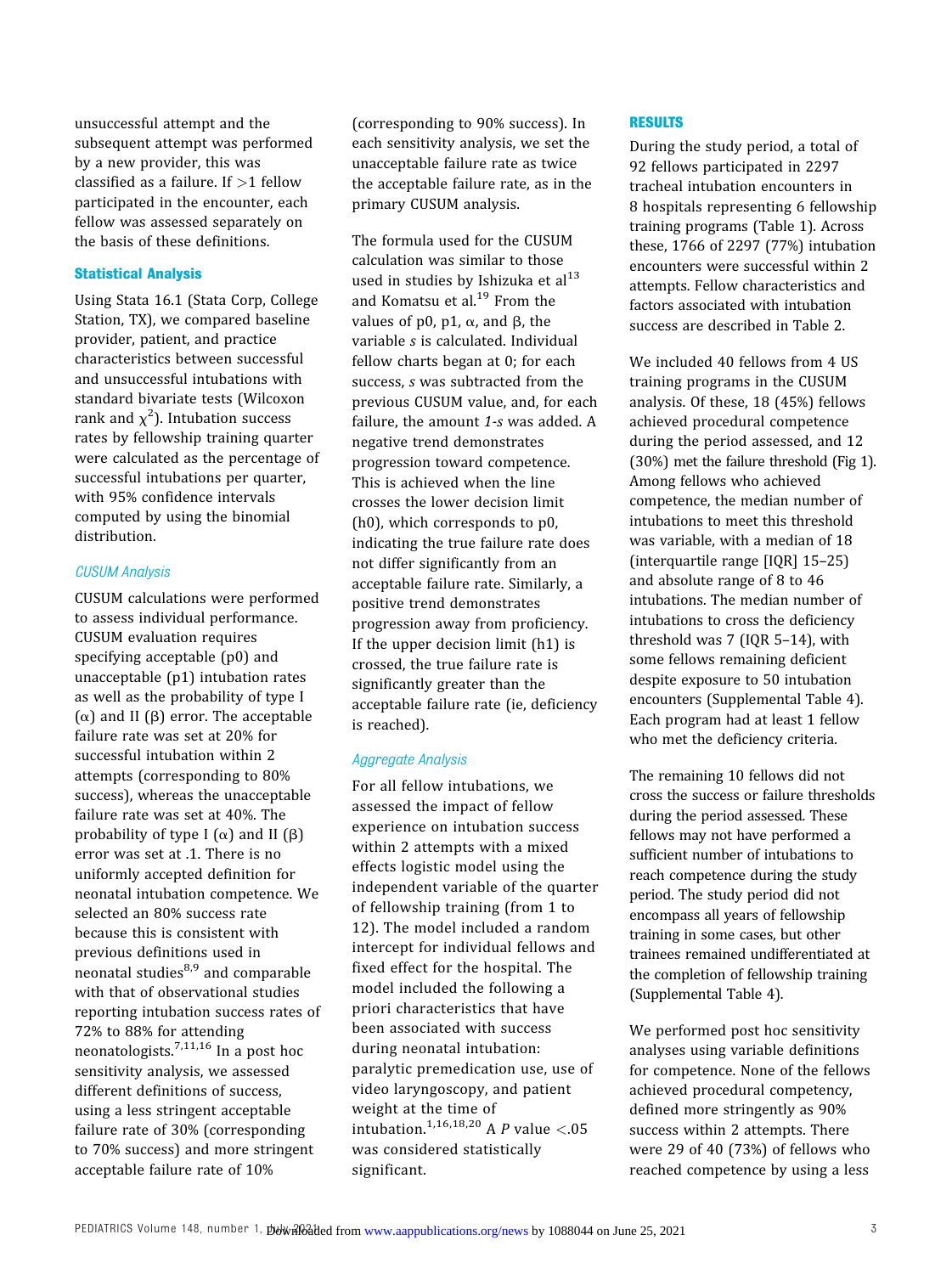#### <span id="page-3-0"></span>TABLE 1 Participating Site Characteristics

|                                        |                      |                      | Hospital             |                      |                      |                      |                      |        |
|----------------------------------------|----------------------|----------------------|----------------------|----------------------|----------------------|----------------------|----------------------|--------|
|                                        |                      | $\overline{2}$       | 3                    | 4                    | 5                    | 6                    |                      | 8      |
| Training program (for CUSUM analysis)  | A                    | B                    | B                    | C                    | D                    | D                    | N/A                  | N/A    |
| Country                                | <b>United States</b> | <b>United States</b> | <b>United States</b> | <b>United States</b> | <b>United States</b> | <b>United States</b> | <b>United States</b> | Canada |
| NICU level                             | IV                   | IV                   | $\mathbb{H}$         | IV                   | Ш                    | IV                   | Ш                    | IV     |
| No. beds                               | 68                   | 98                   | 36                   | 56                   | 47                   | 32                   | 64                   | 65     |
| No. admissions per y                   | 961                  | 1318                 | 600                  | 600                  | 510                  | 450                  | 1060                 | 1100   |
| No. intubations per y                  | 200                  | 400                  | 100                  | 220                  | 140                  | 100                  | 300                  | 200    |
| Delivery hospital                      | Yes                  | Yes                  | Yes                  | Yes                  | Yes                  | No                   | Yes                  | Yes    |
| NP and/or PA present                   | Yes                  | Yes                  | Yes                  | Yes                  | Yes                  | Yes                  | Yes                  | Yes    |
| Pediatric residents present            | Yes                  | Yes                  | Yes                  | Yes                  | Yes                  | Yes                  | Yes                  | Yes    |
| Pediatric residents perform intubation | Yes                  | Yes                  | Yes                  | Yes                  | Yes                  | Yes                  | Yes                  | Yes    |
| No. neonatal fellows per year          | 3                    | 6                    | 6                    | 2                    | $\overline{2}$       | $\overline{2}$       | $\overline{2}$       | 4      |
| Fellow intubation curriculum present   | Yes                  | Yes                  | Yes                  | Yes                  | Yes                  | Yes                  | Yes                  | Yes    |
| Didactic                               | Yes                  | Yes                  | No                   | No                   | No                   | No                   | No                   | No     |
| Simulation                             | Yes                  | Yes                  | Yes                  | Yes                  | Yes                  | Yes                  | Yes                  | Yes    |
| Mandatory supervised intubation        | Yes                  | Yes                  | Yes                  | Yes                  | Yes                  | Yes                  | No                   | Yes    |
| No. supervised intubations             | 5                    | 5                    | 5                    | 5                    | $\overline{2}$       | $\overline{2}$       | N/A                  | 3      |

N/A, not applicable; NP, nurse practitioner; PA, physician assistant.

conservative definition of 70% success within 2 attempts. For those trainees, a median of 7 (IQR 4–11) intubations was needed to achieve this less stringent competence definition.

Across the entire cohort, intubation encounters were more frequent in the first year of training (quarters 1–4), and intubation success rates improved with advancing quarter of fellowship training [\(Fig 2\)](#page-5-0). In univariable analysis, successful intubation encounters were performed by fellows who were slightly more advanced in the quarter of fellowship training (median

quarter: 4; IQR 2–7), compared with fellows involved in unsuccessful intubations (median quarter: 3; IQR 1–6;  $P < .001$ ; Table 2). In the mixed effects logistic model adjusted for paralytic premedication, video laryngoscopy use, and patient weight <1000 g, increasing quarter of fellowship training was significantly associated with an increasing odds of intubation success (adjusted odds ratio: 1.10; 95% confidence interval 1.07–1.14; [Table 3\)](#page-5-0).

#### **DISCUSSION**

Neonatal intubation is a critical procedure for neonatologists, but the amount of exposure needed for novice providers to acquire this skill is unknown. We were able to leverage data collected in a large multicenter neonatal intubation registry to address this question. Although intubation success rates generally increased with ongoing fellowship training, there was important variability in the number of intubations needed for individual fellows to achieve procedural competence. Equally important, some fellows were identified as deficient or undifferentiated (neither competent nor deficient), despite having exposure to 50 intubations. These findings suggest an

TABLE 2 Provider, Patient, and Intubation Practice Characteristics for Successful and Unsuccessful Intubations

|                                                      | Successful ( $n = 1766$ ) | Not Successful ( $n = 531$ ) | Р      |
|------------------------------------------------------|---------------------------|------------------------------|--------|
| Provider characteristics                             |                           |                              |        |
| Quarter of fellowship training, median (IQR)         | 4 $(2-7)$                 | $3(1-6)$                     | < 0.01 |
| Fellow was the first airway provider, $n$ (%)        | 1438 (81)                 | 446 (84)                     | .17    |
| Patient characteristics                              |                           |                              |        |
| Patient gestational age at birth, median (IQR), wk   | $28(25 - 36)$             | $27(25 - 32)$                | < 0.01 |
| Patient wt at time of intubation, median (IQR), g    | 1730 (950-3000)           | 1176 (736-2440)              | < 0.01 |
| Patient wt $\lt$ 1000 g at time of intubation, n (%) | 476 (27)                  | 217 (41)                     | < 0.01 |
| Indication for intubation. <sup>a</sup> $n$ (%)      |                           |                              |        |
| Oxygen failure                                       | 441 (25)                  | 144 (27)                     | .32    |
| Ventilation failure                                  | 414 (23)                  | 132 (25)                     | .50    |
| DR: clinical indication                              | 382 (22)                  | 119(22)                      | .70    |
| Practice characteristics, n (%)                      |                           |                              |        |
| Intubation in NICU location                          | 1255 (71)                 | 366 (69)                     | .34    |
| Use of video laryngoscopy                            | 633 (36)                  | 112(21)                      | < 0.01 |
| Paralytic premedication use                          | 747 (42)                  | 137 (26)                     | < 0.01 |

<sup>a</sup> More than 1 is possible; only the most common 3 are listed.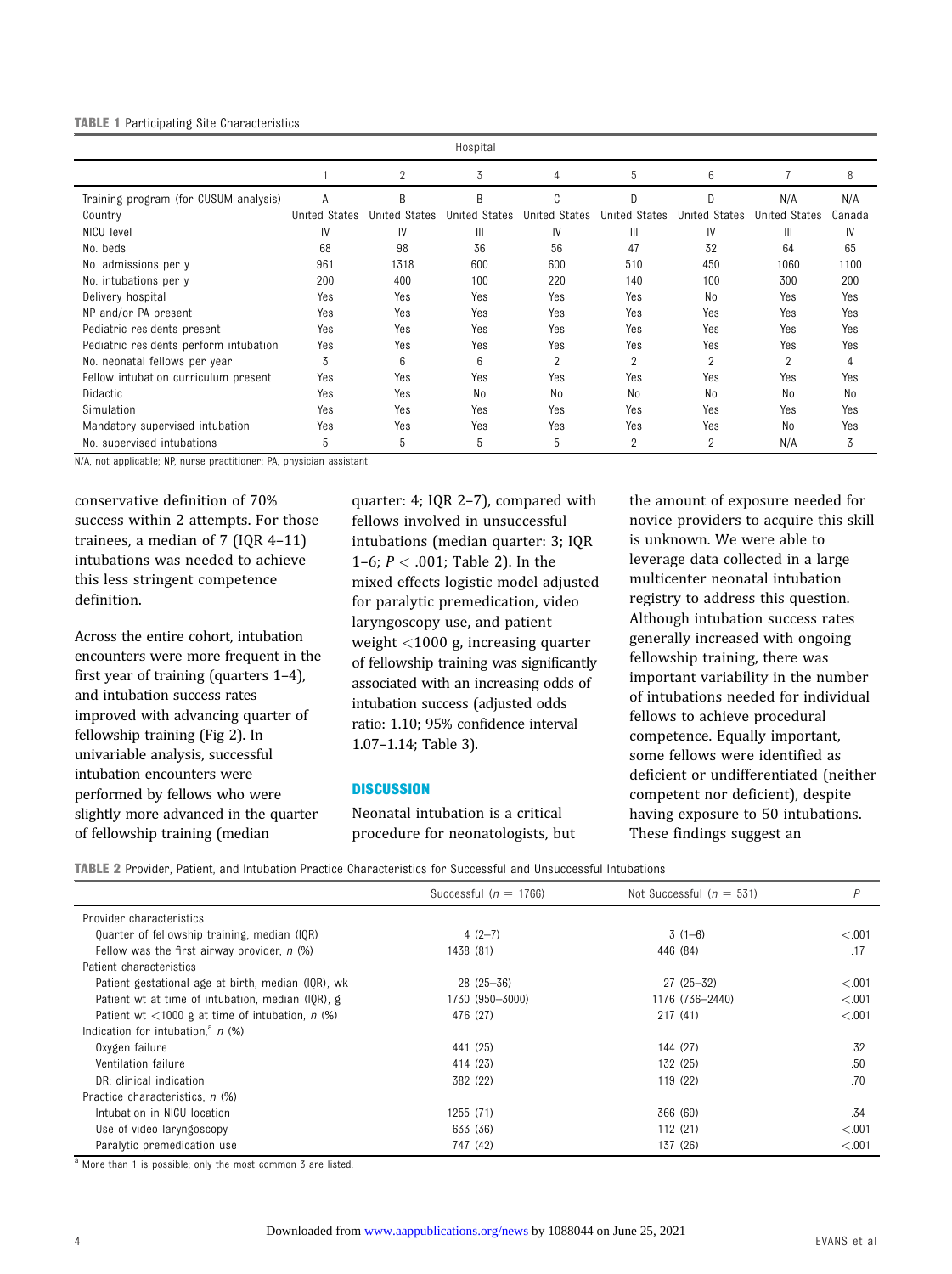<span id="page-4-0"></span>

#### FIGURE 1

CUSUM curve for tracheal intubation by NPM fellows. The lines demonstrate the learning curves of individual fellows, represented by different colors. The h1 and h0 lines demonstrate upper and lower control limits. Success is displayed as a decrease in CUSUM. A priori defined competency criteria was met if the fellow crossed h0, whereas deficiency occurred if the fellow crossed h1.

individualized approach to assess trainee's acquisition of intubation competence may be more useful than a uniform quota of intubation encounters.

To our knowledge, this is the first study to describe the number of neonatal intubation attempts required to achieve competence in NPM fellows. Although neonatal intubation is designated a core competence for pediatric residents by the Accreditation Council for Graduate Medical Education (ACGME) and Royal College of Physicians and Surgeons of Canada, contemporary pediatric residents have few opportunities to participate in intubations.<sup>[9,11](#page-7-0),[16,21](#page-7-0)-[23](#page-7-0)</sup> Therefore, neonatal intubation skill acquisition occurs almost exclusively in neonatology fellowships.

Previously described intubation success rates range from 52% in a single attempt to 78% within 2 attempts across for neonatology fellows, regardless of the training year or quarter.<sup>[7](#page-6-0),[9,11](#page-7-0),[16](#page-7-0)</sup> In the study by Haubner et al, $^{11}$  $^{11}$  $^{11}$  third-year

fellows achieved 70% success rates (similar to attending physician success rates of 72%), compared with 44% for first-year fellows and 20% for pediatric residents. Our results were similar, with 77% of intubations successful across all fellows in aggregate. Additionally, we identified improving success rates by each quarter of fellowship training.

Among fellows who achieved competence in our study, the median number of intubations to reach this threshold was 18 (IQR 15–25). The number of intubation attempts required for trainees to develop competence in other disciplines ranges from 26 to 75. This contrast is likely due to differences in definitions for procedural competence, which was set at a 90% first attempt success rate in other disciplines.<sup>[12](#page-7-0)-[15,24](#page-7-0)</sup> Consistent with previous neonatology literature, we defined competence more leniently, as an  $80\%$  success rate.<sup>[8,9](#page-7-0)</sup> This was also informed by reported neonatology attending physicians' success rates

of 64% for the first attempt and 72% to 88% within multiple attempts.[7](#page-6-0)[,11](#page-7-0),[16](#page-7-0)

As has been previously described, changing definitions for acceptable and unacceptable failure thresholds yielded different results.<sup>[25](#page-7-0)</sup> In the post hoc sensitivity analysis, no fellows in our study met the more stringent competence threshold of 90% success within 2 attempts. Going forward, it may be valuable for accreditation agencies and medical educators to define uniform competence and acceptable failure rates that can be used across studies.

Perhaps the most notable study finding was the variability among fellows' progressive intubation performance, with several trainees not improving or worsening over time. Training programs have often used the number of procedural experiences as criteria for determining procedural competence.[26](#page-7-0) Repeated practice has generally been associated with acquisition of skilled motor tasks in adults both in and outside of medicine.[27](#page-7-0)–[29](#page-7-0) However, our results suggest that repeated clinical exposure alone may not result in competence for some trainees.

Programs should develop methods to identify fellows who are unlikely to intubate successfully at an acceptable rate after fellowship completion. A real time cumulative assessment of procedural performance, such as a CUSUM plot, could help training programs assess learners' progression toward competence and identify trainees who require additional educational interventions. In the current study, most fellows who met the deficiency threshold did so within 5 to 14 intubation encounters. In addition, given that more intubation encounters occurred in the earlier quarters of training, it is possible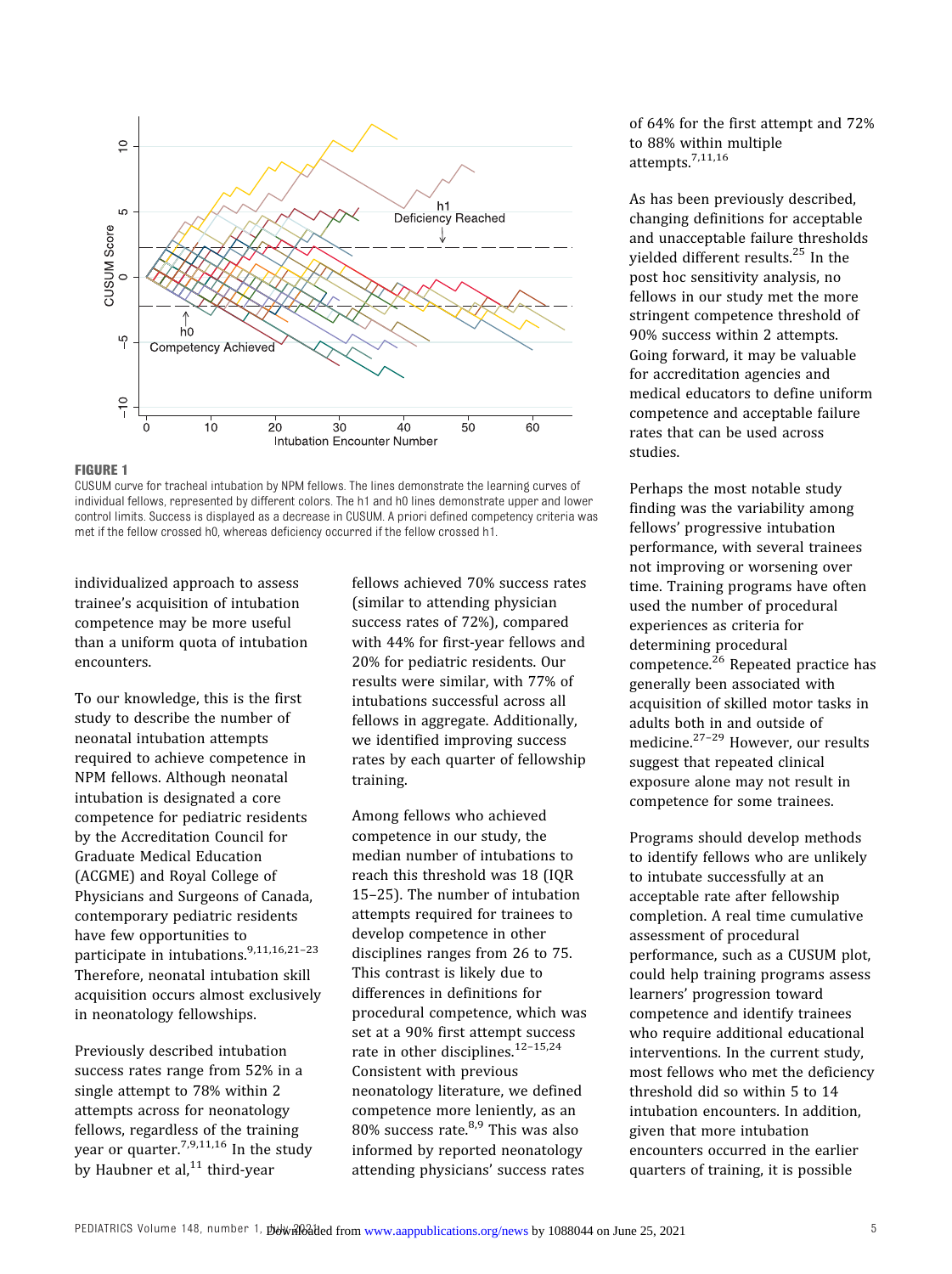<span id="page-5-0"></span>

## FIGURE 2

Intubation success rates with 95% confidence intervals by fellowship training quarter. Data are presented from 2297 intubation encounters performed by 92 NPM fellows. Success was defined as successful intubation within 2 attempts.

that some fellows' procedural skills degrade later in training. The CUSUM method could be applied to assess skill retention by depicting whether providers continue to meet the defined competence threshold over time.

Future studies should focus on optimal methods to train fellows who are unlikely to achieve procedural competence through repeated clinical exposure alone. Deliberate practice with tailored feedback in both the simulated and clinical setting is a promising

strategy. $30-32$  $30-32$  $30-32$  In addition, practice characteristics, such as paralytic premedication and video laryngoscopy, were independently associated with an improved odds of procedural success; implementing these strategies could optimize trainees' intubation success and skill acquisition. Finally, we observed important differences in the number of intubations performed by fellows at similar stages of training in our cohort. Training programs may need to strategically allocate intubation procedures for clinicians who require neonatal airway

TABLE 3 Multivariable Model of Factors Independently Associated With Intubation Success

| Characteristic                 | Adjusted Odds Ratio | 95% Confidence Interval |        |
|--------------------------------|---------------------|-------------------------|--------|
| Quarter of fellowship training | 1.10                | $1.07 - 1.14$           | < 0.01 |
| Paralytic premedication        | 1.77                | $1.35 - 2.33$           | < 0.01 |
| Video laryngoscopy             | 1.67                | $1.19 - 2.33$           | .003   |
| Patient wt $\lt$ 1000 g        | 0.61                | $0.48 - 0.77$           | < 0.01 |

management skills and provide additional intubation training opportunities, such as rotations with anesthesiology in the operating room.

We acknowledge study limitations. The CUSUM method assesses a sequential count of encounters and does not account for the interval of time between procedures. In addition, we do not have information about fellows' intubation experiences before starting fellowships. We anticipate that most fellows had limited intubation experience in residency, given the decline in resident participation in intubation. $9,11,16,21,22$  $9,11,16,21,22$  $9,11,16,21,22$  $9,11,16,21,22$  $9,11,16,21,22$  Ultimately, this potential variability in baseline skill at the start of training further supports an individualized approach

to assessing competence, rather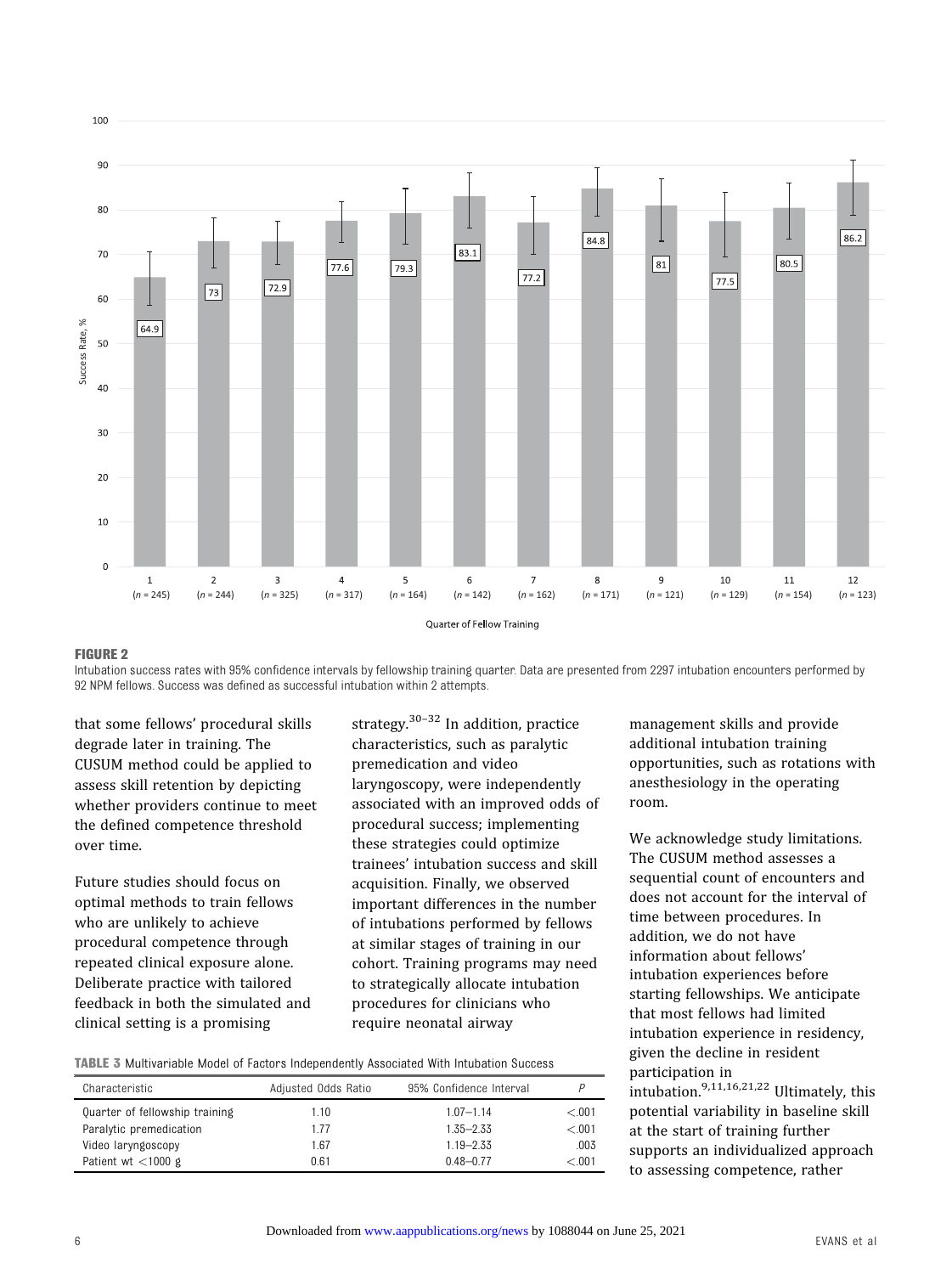<span id="page-6-0"></span>than establishing a uniform quota for trainees. Finally, we were unable to assess intubations performed outside of the NICU or DR settings (such as on transport). However, all centers were selected on the basis of having at least 90% data capture for fellows when accounting for intubations in other locations.

Study strengths include analysis of a large number of intubations captured prospectively by using standardized operational definitions in the NEAR4NEOS registry. We were able to link individual fellow identifiers with intubation data captured in the registry to characterize individual fellows' intubation learning curves. The CUSUM method provides more granular information about

providers' progressive procedural performance, compared with assessing the proportion of successful intubations among all historical encounters. In addition, the multi-site NEAR4NEOS setting increases the generalizability of our study results.

## **CONCLUSIONS**

The number of neonatal intubations required to achieve procedural competence is variable among fellows, and the overall intubation competence rates are modest. Some trainees did not improve or even worsened with repeated intubation encounters. These results provide insights for neonatal educators regarding the optimal number of intubation encounters required to

achieve procedural competence, tools to identify fellows at risk for not achieving competence, and the need to individualize intubation training for trainees.

# **ABBREVIATIONS**

CUSUM: cumulative sum DR: delivery room IQR: interquartile range NEAR4NEOS: National Emergency Airway Registry for Neonates NPM: neonatal-perinatal medicine

instruments and collected data; Drs Ades, Johnston, Levit, Brei, Krick, Sawyer, Glass, Rumpel, Moussa, Verreault, Abou Mehrem, and Howlett and Ms Wile, Hollenberg, and McKanna coordinated and supervised data collection and collected data; and all authors reviewed and revised the manuscript and approved the final manuscript as submitted.

DOI: <https://doi.org/10.1542/peds.2020-036145>

Accepted for publication Mar 12, 2021

Address correspondence to Elizabeth E. Foglia, MD, MSCE, Department of Neonatology, Children's Hospital of Philadelphia, 3400 Spruce St, Eighth Floor Ravdin, Philadelphia, PA 19104. E-mail: foglia@chop.edu

PEDIATRICS (ISSN Numbers: Print, 0031-4005; Online, 1098-4275).

Copyright © 2021 by the American Academy of Pediatrics

FINANCIAL DISCLOSURE: The authors have indicated they have no financial relationships relevant to this article to disclose.

**FUNDING:** Funded by *Eunice Kennedy Shriver* National Institute of Child Health and Human Development grant K23HD084727, *Eunice Kennedy Shriver* National Institute of Child Health and Human Development grant R21HD089151, the Arkansas Children's Research Institute, and the Arkansas Biosciences Institute. Funded by the National Institutes of Health (NIH).

POTENTIAL CONFLICT OF INTEREST: The authors have indicated they have no potential conflicts of interest to disclose. COMPANION PAPER: A companion to this article can be found online at www.pediatrics.org/cgi/doi/10.1542/peds.2021-050765.

#### REFERENCES

- 1. Foglia EE, Ades A, Napolitano N, Leffelman J, Nadkarni V, Nishisaki A. Factors associated with adverse events during tracheal intubation in the NICU. Neonatology. 2015;108(1):23–29
- 2. Sawyer T, Foglia EE, Ades A, et al; National Emergency Airway Registry for Neonates (NEAR4NEOS) Investigators. Incidence, impact and indicators of difficult intubations in the neonatal intensive care unit: a report from the National Emergency Airway Registry for

Neonates. Arch Dis Child Fetal Neonatal Ed. 2019;104(5):F461–F466

- 3. Umoren RA, Sawyer TL, Ades A, et al; National Emergency Airway Registry for Neonates (NEAR4NEOS) Investigators. Team stress and adverse events during neonatal tracheal intubations: a report from NEAR4NEOS. Am J Perinatol. 2020;37(14):1417–1424
- 4. Wyckoff MH, Aziz K, Escobedo MB, et al. Part 13: neonatal resuscitation: 2015 American Heart Association guidelines update for cardiopulmonary resuscitation and

emergency cardiovascular care. Circulation. 2015;132(18, suppl 2):S543–S560

- 5. Marx A, Arnemann C, Horton RL, Amon K, Joseph N, Carlson J. Decreasing neonatal intubation rates: trends at a community hospital. J Neonatal Nurs. 2016;22(5):231–235
- 6. Committee on Fetus and Newborn; American Academy of Pediatrics. Respiratory support in preterm infants at birth. Pediatrics. 2014;133(1):171–174
- 7. O'Donnell CPF, Kamlin COF, Davis PG, Morley CJ. Endotracheal intubation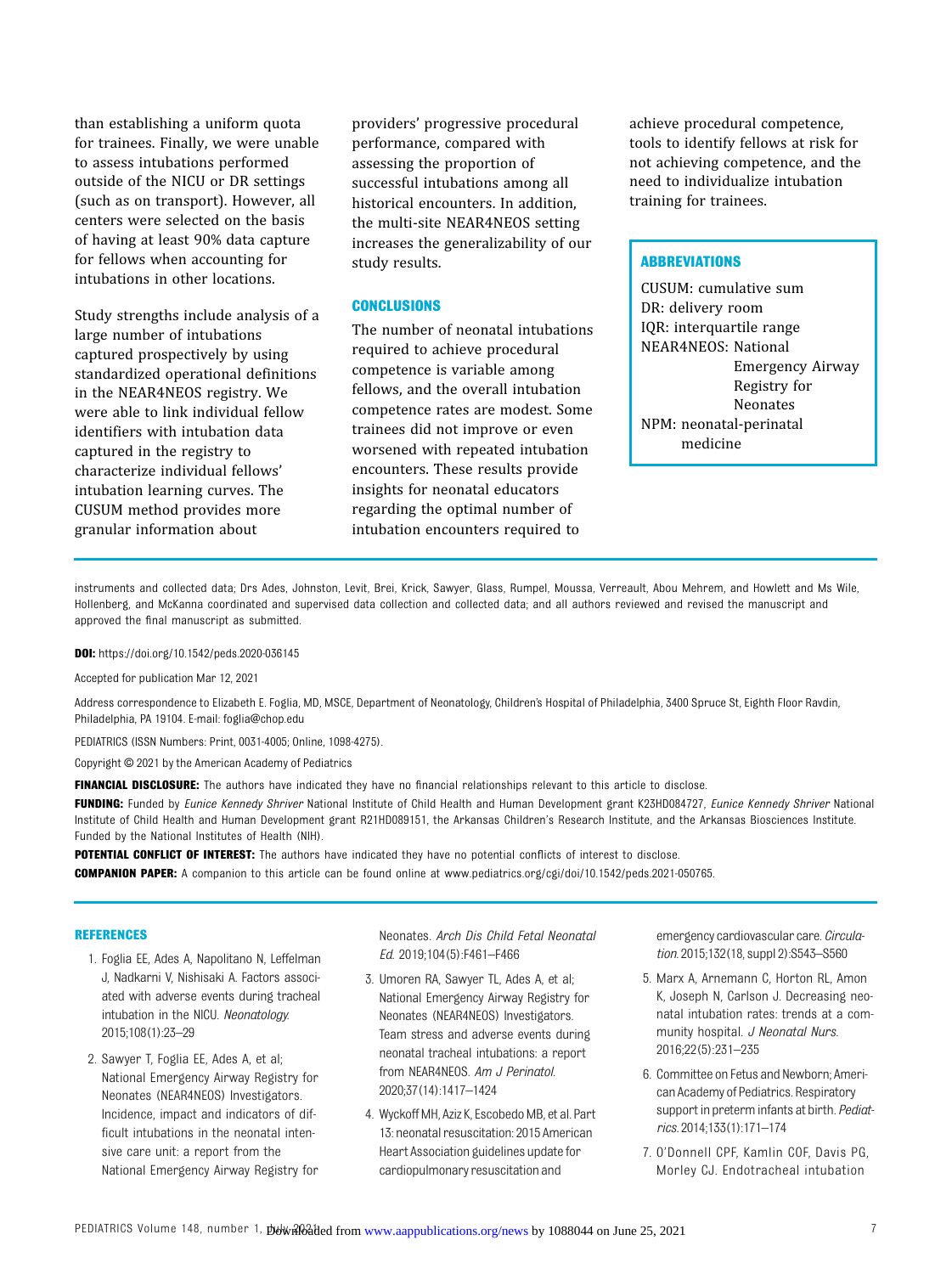<span id="page-7-0"></span>attempts during neonatal resuscitation: success rates, duration, and adverse effects. Pediatrics. 2006;117(1). Available at: [www.](http://www.pediatrics.org/cgi/content/full/117/1/e16) [pediatrics.org/cgi/content/full/117/](http://www.pediatrics.org/cgi/content/full/117/1/e16) [1/e16](http://www.pediatrics.org/cgi/content/full/117/1/e16)

- 8. Falck AJ, Escobedo MB, Baillargeon JG, Villard LG, Gunkel JH. Proficiency of pediatric residents in performing neonatal endotracheal intubation. Pediatrics. 2003;112(6, pt 1):1242–1247
- 9. Leone TA, Rich W, Finer NN. Neonatal intubation: success of pediatric trainees. J Pediatr. 2005;146(5):638–641
- 10. Sanders RC Jr, Giuliano JS Jr, Sullivan JE, et al; National Emergency Airway Registry for Children Investigators and Pediatric Acute Lung Injury and Sepsis Investigators Network. Level of trainee and tracheal intubation outcomes. Pediatrics. 2013;131(3). Available at: [www.](http://www.pediatrics.org/cgi/content/full/131/3/e821) [pediatrics.org/cgi/content/full/131/3/](http://www.pediatrics.org/cgi/content/full/131/3/e821) [e821](http://www.pediatrics.org/cgi/content/full/131/3/e821)
- 11. Haubner LY, Barry JS, Johnston LC, et al. Neonatal intubation performance: room for improvement in tertiary neonatal intensive care units. Resuscitation. 2013;84(10):1359–1364
- 12. de Oliveira Filho GR. The construction of learning curves for basic skills in anesthetic procedures: an application for the cumulative sum method. Anesth Analg. 2002;95(2):411–416, table of contents
- 13. Ishizuka M, Rangarajan V, Sawyer TL, et al; National Emergency Airway Registry for Children Investigators and Pediatric Acute Lung Injury and Sepsis Investigators Network. The development of tracheal intubation proficiency outside the operating suite during pediatric critical care medicine fellowship training: a retrospective cohort study using cumulative sum analysis. Pediatr Crit Care Med. 2016;17(7):e309–e316
- 14. Je S, Cho Y, Choi HJ, Kang B, Lim T, Kang H. An application of the learning curve-cumulative summation test to evaluate training for endotracheal intubation in emergency medicine. Emerg Med J. 2015;32(4):291–294
- 15. Konrad C, Schüpfer G, Wietlisbach M, Gerber H. Learning manual skills in anesthesiology: is there a

recommended number of cases for anesthetic procedures? Anesth Analg. 1998;86(3):635–639

- 16. Foglia EE, Ades A, Sawyer T, et al; NEAR4NEOS Investigators. Neonatal intubation practice and outcomes: an international registry study. Pediatrics. 2019;143(1):e20180902
- 17. Herrick HM, Glass KM, Johnston LC, et al; for the NEAR4NEOS Investigators. Comparison of neonatal intubation practice and outcomes between the neonatal intensive care unit and delivery room. Neonatology. 2020;117(1):65–72
- 18. Ozawa Y, Ades A, Foglia EE, et al; National Emergency Airway Registry for Neonates (NEAR4NEOS) Investigators. Premedication with neuromuscular blockade and sedation during neonatal intubation is associated with fewer adverse events. J Perinatol. 2019;39(6):848–856
- 19. Komatsu R, Kasuya Y, Yogo H, et al. Learning curves for bag-and-mask ventilation and orotracheal intubation: an application of the cumulative sum method. Anesthesiology. 2010;112(6):1525–1531
- 20. Pouppirt NR, Nassar R, Napolitano N, et al. Association between video laryngoscopy and adverse tracheal intubationassociated events in the neonatal intensive care unit. J Pediatr. 2018;201:281.e1–284.e1
- 21. Accreditation Council for Graduate Medical Educations. Pediatrics. Available at: [https://www.acgme.org/Specialties/](https://www.acgme.org/Specialties/Program-Requirements-and-FAQs-and-Applications/pfcatid/16/Pediatrics) [Program-Requirements-and-FAQs-and-](https://www.acgme.org/Specialties/Program-Requirements-and-FAQs-and-Applications/pfcatid/16/Pediatrics)[Applications/pfcatid/16/Pediatrics.](https://www.acgme.org/Specialties/Program-Requirements-and-FAQs-and-Applications/pfcatid/16/Pediatrics) Accessed July 14, 2020
- 22. Downes KJ, Narendran V, Meinzen-Derr J, McClanahan S, Akinbi HT. The lost art of intubation: assessing opportunities for residents to perform neonatal intubation. J Perinatol. 2012;32(12):927–932
- 23. Royal College of Physicians and Surgeons of Canada. Pediatrics Competencies. Ottawa, Canada: Royal College of Physicians and Surgeons of Canada; 2021, Version 1.0. Available at: [https://](https://www.royalcollege.ca/rcsite/documents/ibd/pediatrics-competencies-e.pdf) [www.royalcollege.ca/rcsite/documents/](https://www.royalcollege.ca/rcsite/documents/ibd/pediatrics-competencies-e.pdf) [ibd/pediatrics-competencies-e.pdf](https://www.royalcollege.ca/rcsite/documents/ibd/pediatrics-competencies-e.pdf)
- 24. Kopacz DJ, Neal JM, Pollock JE. The regional anesthesia "learning curve". What is the minimum number of epidural and spinal blocks to reach consistency? Reg Anesth. 1996;21(3):182–190
- 25. Sivaprakasam J, Purva M. CUSUM analysis to assess competence: what failure rate is acceptable? Clin Teach. 2010;7(4):257–261
- 26. Sawyer T, French H, Ades A, Johnston L. Neonatal-perinatal medicine fellow procedural experience and competency determination: results of a national survey. J Perinatol. 2016;36(7):570-574
- 27. Karni A, Meyer G, Rey-Hipolito C, et al. The acquisition of skilled motor performance: fast and slow experience-driven changes in primary motor cortex. Proc Natl Acad Sci USA. 1998;95(3):861–868
- 28. Taie M. Skill acquisition theory and its important concepts in SLA. Theory Pract Lang Stud. 2014;4(9):1971–1976
- 29. Issenberg SB, McGaghie WC, Petrusa ER, Lee Gordon D, Scalese RJ. Features and uses of high-fidelity medical simulations that lead to effective learning: a BEME systematic review. Med Teach. 2005;27(1):10–28
- 30. Cheng A, Nadkarni VM, Mancini MB, et al; American Heart Association Education Science Investigators; and on behalf of the American Heart Association Education Science and Programs Committee, Council on Cardiopulmonary, Critical Care, Perioperative and Resuscitation; Council on Cardiovascular and Stroke Nursing; and Council on Quality of Care and Outcomes Research. Resuscitation education science: educational strategies to improve outcomes from cardiac arrest: a scientific statement from the American Heart Association. Circulation. 2018;138(6):e82–e122
- 31. Johnston L, Sawyer T, Nishisaki A, et al; INSPIRE Research Network. Neonatal intubation competency assessment tool: development and validation. Acad Pediatr. 2019; 19(2):157–164
- 32. Sawyer T, Gray MM. Procedural training and assessment of competency utilizing simulation. Semin Perinatol. 2016; 40(7):438–446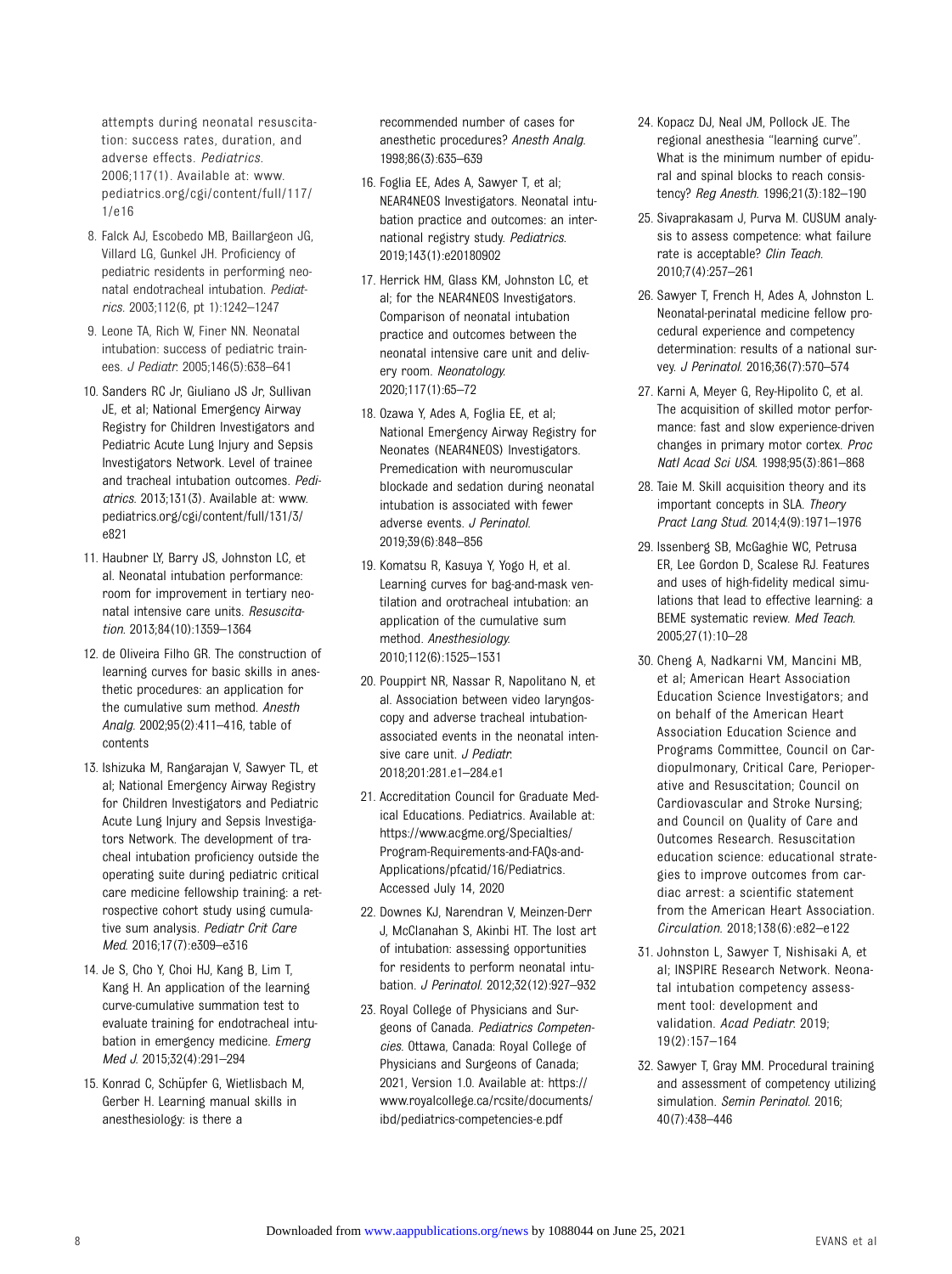# **Intubation Competence During Neonatal Fellowship Training**

*Pediatrics* originally published online June 25, 2021; Akira Nishisaki and Elizabeth E. Foglia Alexandra Verreault, Ayman Abou Mehrem, Alexandra Howlett, Julie McKanna, Glass, Michelle Wile, Janice Hollenberg, Jennifer Rumpel, Ahmed Moussa, Lindsay Johnston, Orly Levit, Brianna Brei, Jeanne Krick, Taylor Sawyer, Kristen Peter Evans, Justine Shults, Danielle D. Weinberg, Natalie Napolitano, Anne Ades,

| <b>Updated Information &amp;</b><br><b>Services</b> | including high resolution figures, can be found at:<br>http://pediatrics.aappublications.org/content/early/2021/06/24/peds.2<br>020-036145                                                                                                                                                  |
|-----------------------------------------------------|---------------------------------------------------------------------------------------------------------------------------------------------------------------------------------------------------------------------------------------------------------------------------------------------|
| <b>References</b>                                   | This article cites 28 articles, 7 of which you can access for free at:<br>http://pediatrics.aappublications.org/content/early/2021/06/24/peds.2<br>020-036145#BIBL                                                                                                                          |
| <b>Subspecialty Collections</b>                     | This article, along with others on similar topics, appears in the<br>following collection(s):<br><b>Medical Education</b><br>http://www.aappublications.org/cgi/collection/medical_education_su<br>h<br><b>Neonatology</b><br>http://www.aappublications.org/cgi/collection/neonatology_sub |
| Permissions & Licensing                             | Information about reproducing this article in parts (figures, tables) or<br>in its entirety can be found online at:<br>http://www.aappublications.org/site/misc/Permissions.xhtml                                                                                                           |
| <b>Reprints</b>                                     | Information about ordering reprints can be found online:<br>http://www.aappublications.org/site/misc/reprints.xhtml                                                                                                                                                                         |

**American Academy of Pediatrics** 



DEDICATED TO THE HEALTH OF ALL CHILDREN®